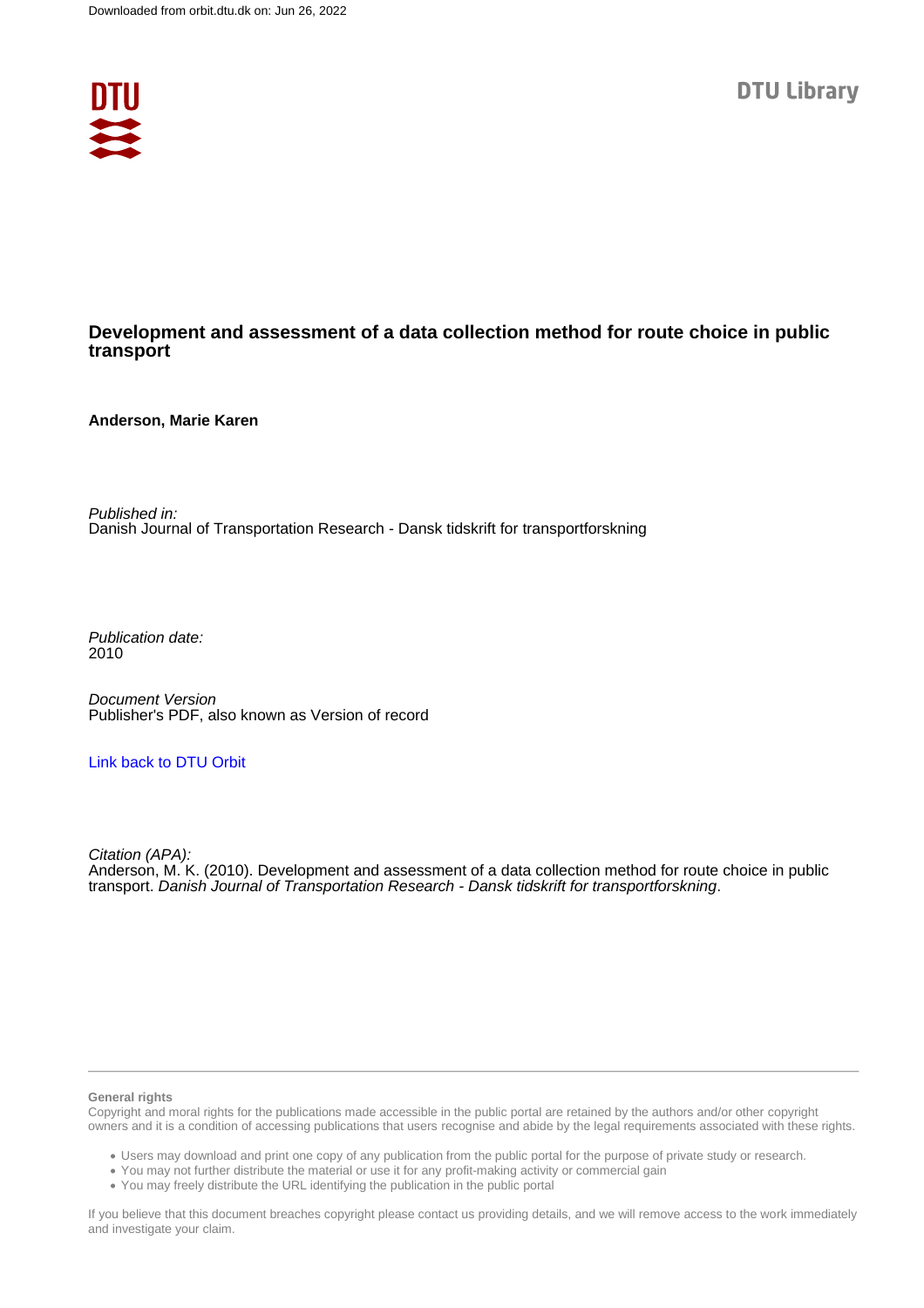# **Development and assessment of a data collection method for route choice in public transport**

Marie K. A. Anderson, M. Sc. in Eng., PhD Student, DTU Transport, mkl@transport.dtu.dk

# **Abstract**

Knowledge about actual route choices for public transport passengers is important when assessing generated choice sets for route choice modelling. An objective measure of relevant routes in actual networks does not exist and assessment of the choice sets is often based on the experience and knowledge of the analyst. Route choices for car traffic have attracted a lot of attention in the research literature, but limited knowledge exists on the route choices of public transport passengers and the need for insight into these choices motivates the work described in the paper.

This paper describes a method to collect data for public transport passengers by using internet and telephone interviews. The route choice questions are formulated and added to the existing Danish Travel Survey (Transportvaneundersøgelsen, TU) and tested in a pilot study at the Technical University of Denmark (DTU). Afterwards, the questions are implemented in the national TU survey and, since February 2009, more than 4,000 route choices in public transportation have been collected.

The method of collecting public route choices proves to be successful since it collects actual route choice data for a large number of travellers and it allows reproducing observed choices in a GIS network for choice set assessment purposes.

# **1 Introduction**

Knowledge about actual route choices for public transport passengers is important when assessing generated choice sets for route choice modelling. An objective measure of relevant routes in actual networks does not exist and assessment of the choice sets is often based on the experience and knowledge of the analyst. The work described in the paper is motivated by the need to get insight into the route choices of passengers in public transport.

Route choices for car traffic have attracted a lot of attention in the research literature, but limited knowledge exists on the route choices of public transport passengers. One of the reasons lies in the difficulty to collect data on actual route choices in public transport networks, since a lot of information has to be provided to describe the routes actually used by travellers. For private transport it is possible to use GPS devices to track routes and then map the data to a physical network (see, e.g., Jan et al. 2000; Schönfelder et al. 2002). For public transport the same method is of little help because relevant information about the lines used is not retrievable with these devices, signals may fall out in tunnels (metro and sections of the urban rail system), and information on the trip purpose, which is another fundamental piece of information for uncovering route choice determinants, is not retrievable.

The accuracy of collected GPS data for use in private route choice analyses has improved in recent years (see Holm 2009), but still the use of this data source for route choice knowledge is questioned (see Bierlaire and Frejinger, 2009).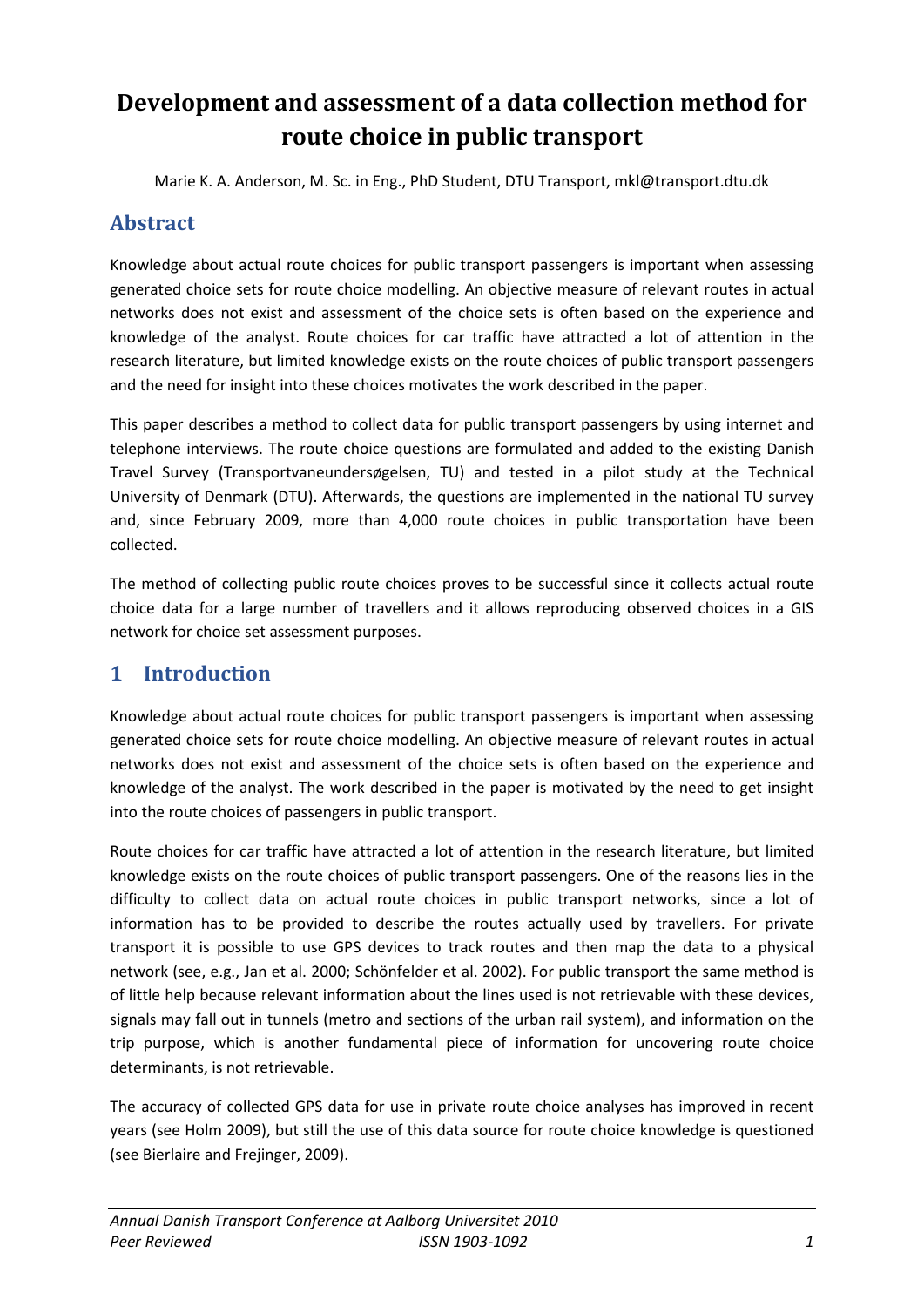Since GPS devices could not be used to collect the desired data for this survey, other methods were considered. Bovy and Bradley (1985) used stated preference survey for collection of route choice data. This procedure does not provide the actual routes as desired for this survey. Ramming (2002) asked drivers in the Boston area to name the origin and destination zone of their route and the road segment used. This procedure returned a great number of incomplete route descriptions. Some of these incomplete routes were fixed by using the shortest path between two known points or by using the routes of other respondents travelling between the same points. With this method a great amount of manual work is required to map the data afterwards and the method is not applicable for public transportation since the used lines would not be revealed by listing road segments. Prato (2005) collected data on route choice in a web-based survey where respondents indicate their chosen and other considered routes by selecting the numbered order of passing through junctions on an interactive map of the city centre of Turin. The observations are for drivers and the method is not applicable to the public transportation system since the used lines in public transportation cannot be identified by choosing junctions in a network. Vrtic et al. (2006) asked respondents to provide information on the origin and destination cities of their trip and up to three cities or location they passed through on the way. This provides a great deal of missing information and the exact actual route cannot be reproduced from these pieces of information. This method of asking for specific points of the travel is in some way applicable to public transport if the questionnaire is created to obtain all relevant information so that the exact route can be reproduced.

For public transport route choice, only very few studies have collected data to describe the route choice of the traveller. Hoogendoorn-Lanser (2005) collected data on considered choice sets and actual choices via face-to-face interviews. The survey was carried out for train users in a specific train corridor in the Netherlands. The collected route choice data was not far as detailed as required for this survey with regard to feeder modes, exact bus lines, etc.

Surveys conducted via mail, telephone, web-based etc. are all conventional ways of collecting data on route choice. Often the collected data are concerning the attributes of the traveller and the trip since the actual route is rather difficult to obtain in this way. Mahmassani et al. (1993) and Abdel-Aty et al. (1995) described different approaches to the data collection by means of questionnaires.

The goal of this survey is to examine the route choices of passengers in public transportation. To be able to compare the routes with generated choice sets, the information of the routes should be detailed enough to be able to reproduce the actual chosen route. The data collection should involve a large number of observations that set some requirements. Face-to-face interviews as in Hoogendoorn-Lanser (2005) would be very costly. The following manipulation of the data in order to reproduce routes should also be as small as possible to minimize costs and errors. A questionnaire form was chosen in order to fulfil the objectives of the survey outcome. The questionnaire can be filled out by the respondent via internet or by the interviewer via a telephone interview. The questions concerning route choice of passengers were added to the already existing and ongoing TU survey. In the survey, travel diaries for up to 20,000 people are collected every year. When adding route choice questions to the existing survey, it has to be clarified how the new questions affect the existing part and to be assured that the time consumption and difficulty level of filling out the questionnaire does not increase drastically causing a lower completion rate than before.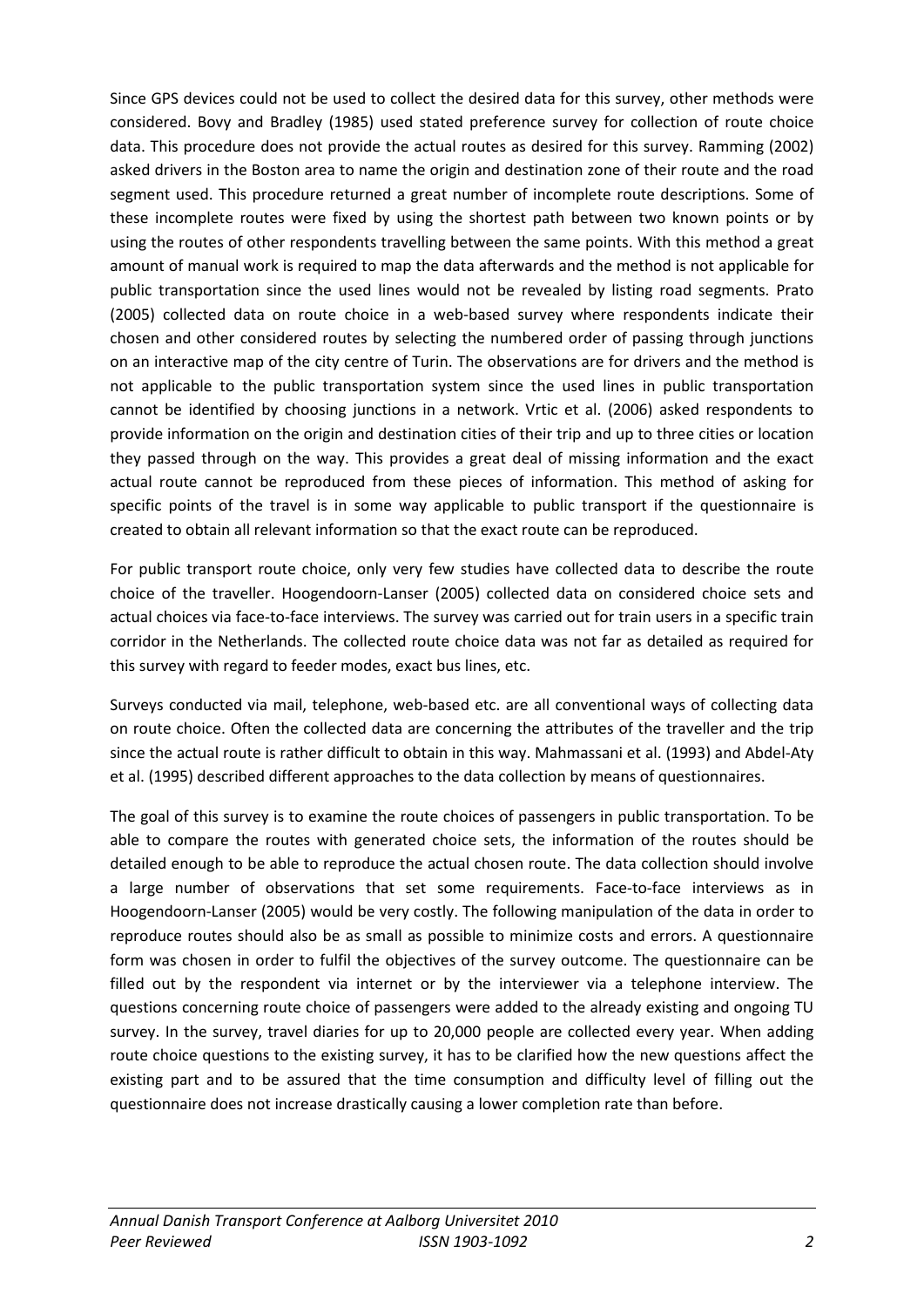In section 2 the method of developing the route choice survey is described. The preliminary requirements to the survey are set up and the fulfilment of the requirements is explained. The TU survey is described and finally the formulations of the route choice questions are presented. In section 3, the applications of the route choice questionnaire in first a pilot study and then the national survey are described and assessments to the implementations are given. Section 4 sums up and concludes on the work done.

# **2 Method**

In the following section, the methods used to create the survey are described. The beforehand requirements are listed and explained and the chosen data collection method is described.

# **2.1 Requirements**

Preliminarily to the creation of the questionnaire, some requirements for the collected data have been set up. The data should be collected for a large amount of people with a rather simple method to keep down costs and a not too time-consuming method to minimize the drop-out rate to get the most representative sample. Even though simple, the collected data should represent the actual chosen route and be reproducible in a GIS network, preferably with a minimum investment of analyst time.

For the current study, it was desired to develop a method to collect the route choice data for a large amount of people. For a small number of collected data, manual work to some level can be accepted, but when collecting thousands of observations the manual work would be very costly and should preferably be kept to a minimum. This means that the respondent should enter as much of the desired data as possible in a form that can be used either without manipulation or with programmed manipulation. If the respondent can enter the data in a GIS network equal to the network the analyst is working, the matching part of the quality check can be skipped. In this survey this option was not available since data are collected for the whole country and the network that the respondents had to work with would be too huge to work with at the desired detail level.

The collection method has to be rather simple to keep costs down and to obtain a high completion rate. When interviews are done face-to-face, the questions can be more complicated if the interviewer is well prepared and can help with the understanding of the questions and how to fill the questionnaire. When interviewing via telephone, the interviewer can also assist in explaining the questions, but detailed descriptions as figures and graphs cannot be used. When the respondents fill in the questions in a printed version or on the internet, the understanding of the questions is completely up to the respondent himself. The questions therefore have to be easily understandable to obtain accurate answers and to avoid losing respondents before completing the survey. In this way it is assured that not a specific part of the population drop out and cause a non-representative sample. On the internet it is possible to create verification procedures for the entered data to point out possible errors to respondents.

A questionnaire survey can be created in a form providing the possibility of collecting route choice for passengers in public transportation. The questionnaire form is rather open and offers possibility of asking for the exact information desired. The formulation of the questions has to be very clear in order to collect the data in a way making it possible to reproduce the exact actual route of the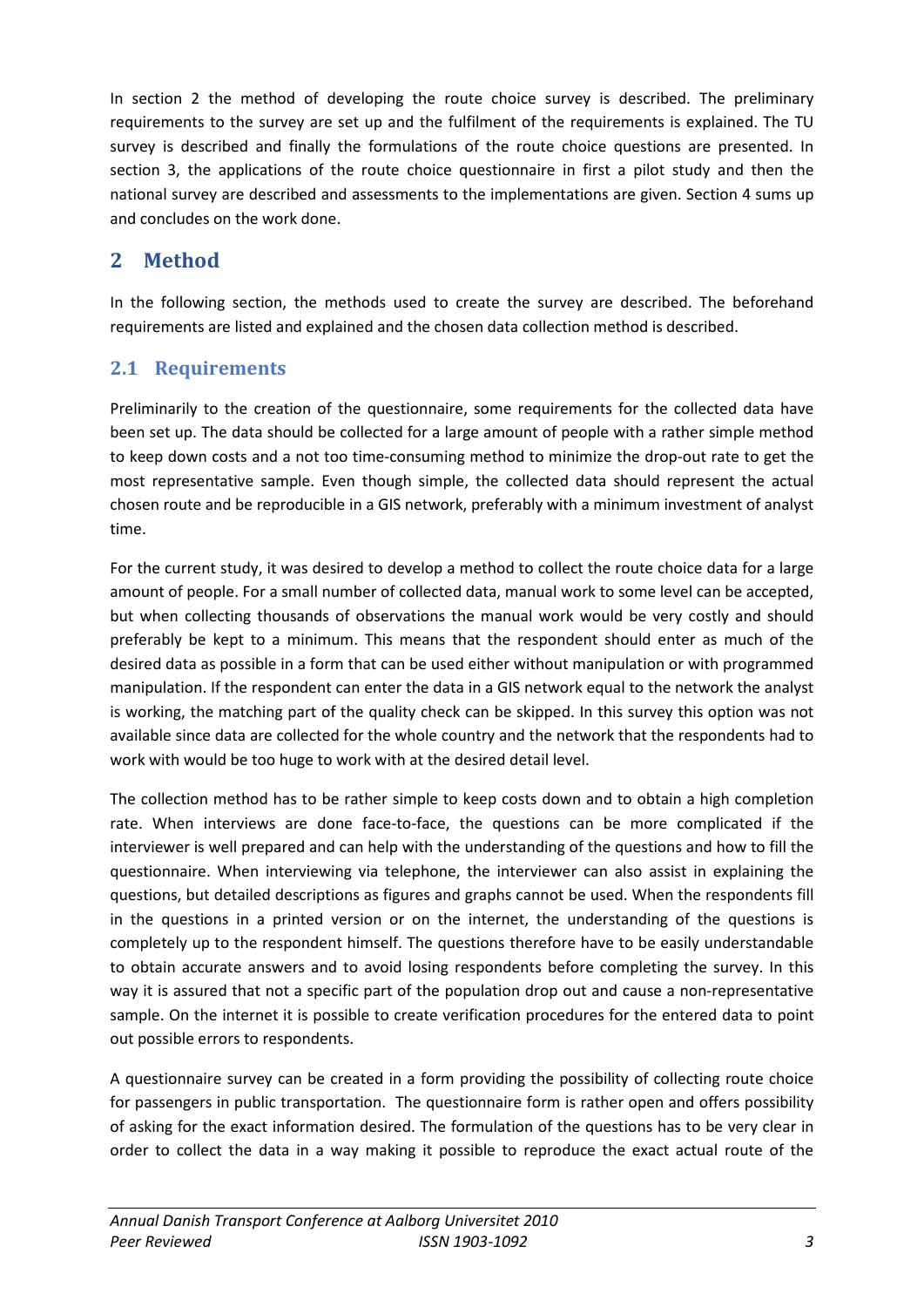traveller. This problem is somewhat different between car and public transportation and even though travelling through a public transportation system seems more complex than through a road system, some restraints on the public network make it easier to collect information in a way that the exact route can be restored. For a car driver it is possible to select any given road between two points, but for a public transport user the indication of a specific bus line between two given points the route can easily be reproduced because of the knowledge of the route of the bus line. In public transport, on each trip the passenger can travel with many different transportation modes also including private modes for access/egress.

## **2.2 The TU survey**

The TU survey is an existing and well-established collection of travel data in the form of travel diaries and respondents' and households' socio-economic data, and is consisting of a questionnaire which is either filled out on the internet (at present 20 %) or via telephone (at present 80 %). The survey is ongoing and has more or less been carried out in the same way since 1992 (however, with a break in 2004-5, and telephone based until this break). In the TU survey, respondents are a representative sample of the Danish population between 10 and 84 years who are asked to describe all their trips with both private and public transportation modes on the day before the interview. Data from May 2006 are considered as the "new dataset" since data have been collected continuously since. The survey is ongoing and observations for 62,232 people and 189,297 trips collected from May 2006 to May 2010 are in the dataset.

Respondents provide information on all their trips during the day (e.g., selected modes, time duration, length travelled, trip purpose) and all their socio-demographic characteristics (e.g., gender, age, income, place of residence and workspace). The data are a great source of information and enable revealing many interesting details about travellers' choices in transportation networks.

The existing TU survey links information on actual travel behaviour to a list of background variables making the survey an obvious choice for the addition of the public route choice survey questions.

## **2.3 Public transport route choice questions**

As aforementioned, the questions added to the TU survey were shortly and precisely formulated. The information should be detailed enough to enable the reproduction of the route, but also simple enough for the respondent not to have possibility of misinterpretation. By answering questions about specific points, the route can be reproduced with knowledge of the public transportation network. The public transport route choice question part of the TU survey are presented and explained in the following sub-sections.

#### **2.3.1 Introduction**

Before answering the questions concerning public transport route choice, an explanatory text to the following questions is provided to the respondent:

**On the next pages you are asked questions about your transportation on [DATE].** Every time you travel on street / road to get to a new activity / purpose, or a new place, we call it a trip. A trip can also be an end in itself, such as jogging or walking the dog.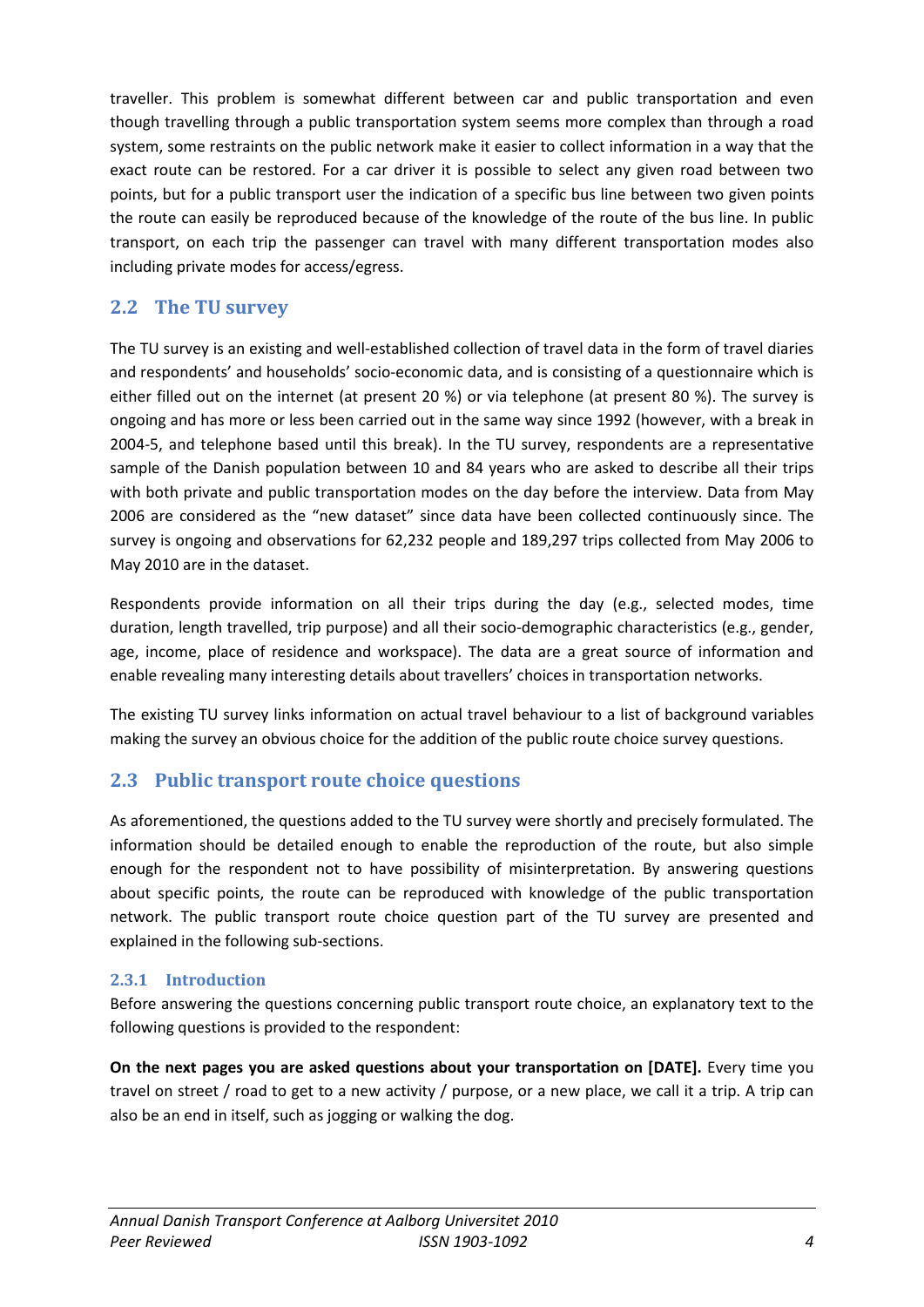**Remember all errands en route.** All errands, activities, and accommodations during the day must be included, also the short ones. It is important that you also enter if you have visited a kiosk, picked up someone, walked the dog, or performed other activities that led you to move from place to place.

**Change of transport along the way is part of the same trip.** If you use public transport, the same trip can contain many transportation modes. Typically there are at least three: walk, bus or train, and walk again. Walk to / from the bus stop / station is part of the overall trip and must be included along with other vehicles. We therefore ask for where you went, and not for where you boarded the bus. Similarly, if you parked your car and walked the remaining distance to reach the destination, then the trip has two modes: car and walking.

**Trip out and to home are (at least) two trips.** A trip can never have the same location as start and end point. The trip must be divided at all purposes under way. If the trip is a goal in itself, it must be split up, so that the farthest point along the way is the destination of the trip outbound. Remember to finish with the return trip, which probably has destination in your home.

#### **2.3.2 Trip description**

The origin, purpose, etc., are listed before the route choice description.

- **1. Where did your day start?**
	- The location the respondent listed as home in an earlier question.
	- Another place in Denmark (type and select address from list).
	- Another place abroad.
		- o The last two options return additional questions on purpose of the trip start location.
- **2. When did you leave [previous entered address]?**
- **3. After you left […] what was the first place you went to?** 
	- Same options as in 1.
- **4. What was the purpose of your stay here?** 
	- 24 choices among others work, school, shopping.

Then all modes used on the trip are entered. The respondent chooses from a drop down list (21 modes, among others car, bike, walk, bus, train). When choosing a mode additional boxes to be filled in appear according to the mode entered.

- **1. List in the correct order transport modes used** 
	- Walk, Bike, Car, Airplane, etc.
		- o Enter length and time used.
	- Bus.
		- o Waiting time, bus line, length and time used.
	- S-train.
		- o Waiting time, from-station, S-train line, to-station, length and time used.
	- Train, metro.
		- o Waiting time, from-station, to-station, length and time used.

When the full list of modes used in the trip is entered, the respondent returns to the questions from above, starting with no. 2 and continuing until all the trips for the specific day are entered.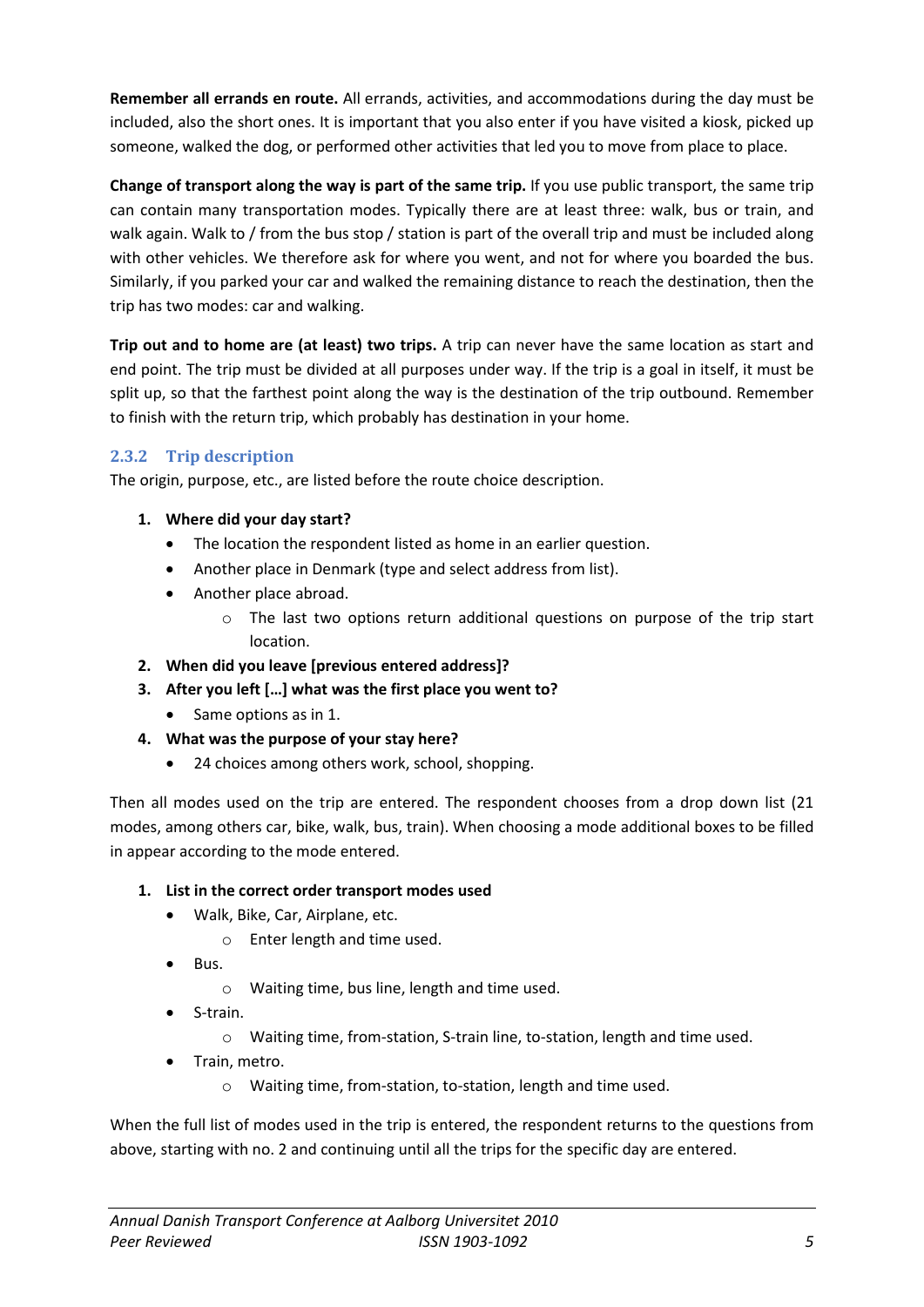The list of transport modes can get relatively long, especially when using public transport, but the boxes to fill in are relative easily understood, and along the way many checks of the entered information are offered to the respondent. The respondent selects the *from*- and *to-station* from a drop down list containing stations that are within a certain interval of the address entered and the length travelled so far. Along the way, travelling and waiting times are added to the start time for the respondent to check the arrival time. When the *from*- and *to-stations* are entered, the correct length between the two are calculated and suggested to the respondent. In [Figure 1](#page-6-0) an example of a public route description is shown. The respondent has travelled with several different public transport modes and walked from the origin and to the destination. The blue boxes are to be filled in by the respondent. This is an example of a complicated trip with many transfers, but still the questionnaire is relatively easy to fill in.

|    | Transport modes in correct order: |             |      |                |    |                |     |                          |
|----|-----------------------------------|-------------|------|----------------|----|----------------|-----|--------------------------|
|    | Transport mode                    |             | line | length         |    | time           |     |                          |
| 1. | Walk                              |             |      | 0.5            | km | 8              | min |                          |
|    |                                   |             |      | Waiting time:  |    | 3              | min |                          |
| 2. | <b>Bus</b>                        |             | 701  | $\overline{2}$ | km | 5              | min |                          |
| 3. | Walk                              |             |      | 0.2            | km | $\overline{2}$ | min |                          |
|    | From-                             |             |      |                |    |                |     |                          |
|    | station:                          | Nykøbing F  |      | Waiting time:  |    | $\overline{7}$ | min | We calculated the        |
| 4. | Other train                       |             |      | 146            | km | 100            | min | distance to 146 km from  |
|    | Transfer                          |             |      |                |    |                |     | the stated stations      |
|    | at:                               | København H |      | Waiting time:  |    | 8              | min |                          |
| 5. | S-train                           |             | E    | 13.9           | km | 20             | min | We calculated the        |
|    | To-                               |             |      |                |    |                |     | distance to 13.9 km from |
|    | station:                          | Lyngby      |      | Waiting time:  |    | 5              | min | the stated stations      |
| 6. | <b>Bus</b>                        |             | 300s | 5              | km | 10             | min |                          |
| 7. | Walk                              |             |      | 0.5            | km | 5              | min |                          |
|    |                                   |             | Sum: | 168.1          | km | 173            | min |                          |

<span id="page-6-0"></span>**Figure 1: Example of a route description for a public transport trip**

When using the above mentioned list of transport modes, the route can be reproduced. Information on the start point of the trip can be used to find the bus stop by searching within a certain buffer (the mentioned length with some margin) where the mentioned bus line stops. When the traveller alights at a train station this point is fixed and the route to the next trains stations as well. When selecting *Other train*, the route is almost definite (not many alternative routes between two train stations are served by *Other trains*). In the end of the trip, the respondent uses bus again and the alighting stop of the mentioned bus line can be found by searching from the destination point.

The procedure of searching for the used bus stop could be avoided if the respondent was asked to provide this piece of information. This option has not been implemented since it would be very hard for the respondent to fill in correctly. Few people know the exact name of the bus stops and therefore free hand writing would involve a great deal of manual analyst work afterwards. After selecting the bus line a list of the bus stops on this bus line could be provided to the respondent but this list could be very long, the creation of the list demands entering of the exactly correct bus line name and still the respondent is perhaps not able to recognize the name of the used bus stop.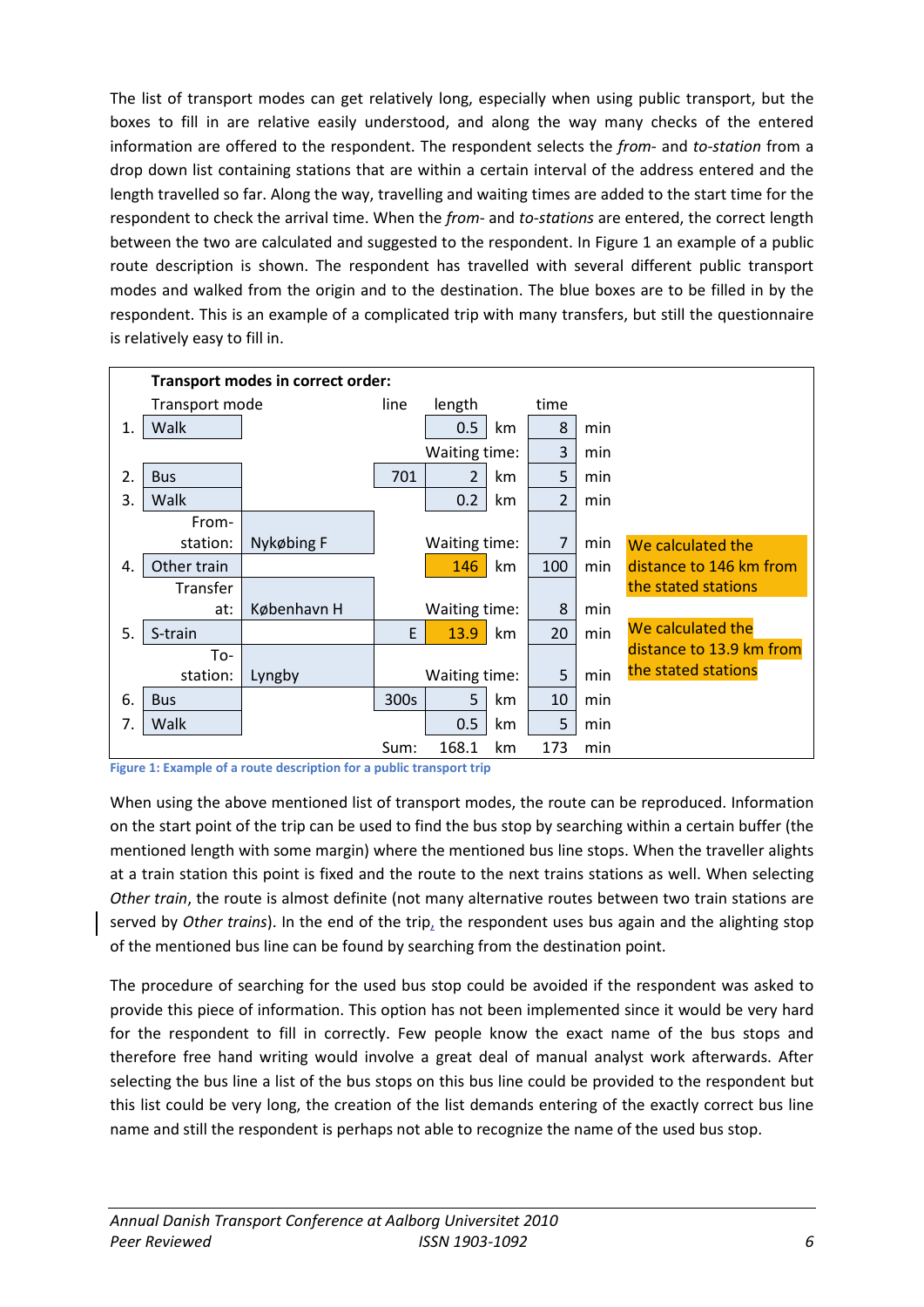Anderson and Rasmussen (2010) explain in details the procedure of matching the data to a route in a GIS network.

# **3 Applications**

# **3.1 Pilot survey at the Technical University of Denmark**

In order to test the described method of collecting route choice data for public transportation, the questionnaire was tested in a pilot study at the Technical University of Denmark during a week in May 2008. The pilot study was carried out amongst employees and students as an Internet based questionnaire. DTU had 4,100 employees and 6,200 students in the fall of 2007, giving a good data foundation if a certain percentage had answered the survey. See Larsen (2008) for more details.

The employees were contacted via email and approximately 65% of the staff received an email. No mailing list or the like of student email addresses could be obtained and therefore the students could only enter the survey via a link on the intranet (where also employees not contacted were informed about the survey). The message on the intranet could potentially be seen by many, but could also more easily be ignored or overlooked than an e-mail sent directly to the respondent. Finally, it was decided to offer a prize to the participants, since it was considered that in particular the students would find greater incentive to participate at the prospect of winning a competition.

The questionnaire available to the DTU respondents was only in Danish, since the existing TU survey was only in Danish. It is estimated that the non Danish speaking share of the employees and students (about 25% and 10% in 2007, respectively) of DTU are sufficiently small to make it possible to get good response rates even without an English version of the questionnaire.

As mentioned earlier, the original TU survey is designed to allow the respondent to choose between being interviewed by telephone or via the Internet. In this study there were no resources to conduct telephone interviews and therefore the questionnaire was only available via the Internet. In 2006, 23% chose to complete the TU survey via the Internet. If these rates are directly transferable, 77% could be expected not to answer the questionnaire.

However, the missing possibility of telephone interviews is expected to give a significantly smaller drop-out rate among DTU staff and students than in the general population. The vast majority of the DTU staff and students are familiar with the Internet and use it in everyday life. In addition, in this study there was no other ways to participate in the survey. It is not known what proportion of the participants in the Danish Travel Survey who would use the Internet version if it was the only option.

The pilot study at DTU collected 545 responses which equals a response rate of 5%. Among students only 3% participated, while among employees 8.5% took part.

Some started the questionnaire without completing it, but there is not enough information to explain this drop-out. The vast majority of the drop-outs (95 %) spent less than the estimated 20 minutes to complete, and therefore probably had no intention of completing it from the start.

1,096 people opened the questionnaire and 545 completed it. 164 people only opened the questionnaire and did not answer a single question, so of the actual respondents 64 % completed the entire study. It was registered the time when the respondent accessed the questionnaire via the link and it could therefore be seen how far the respondent got. It is not known the reason why the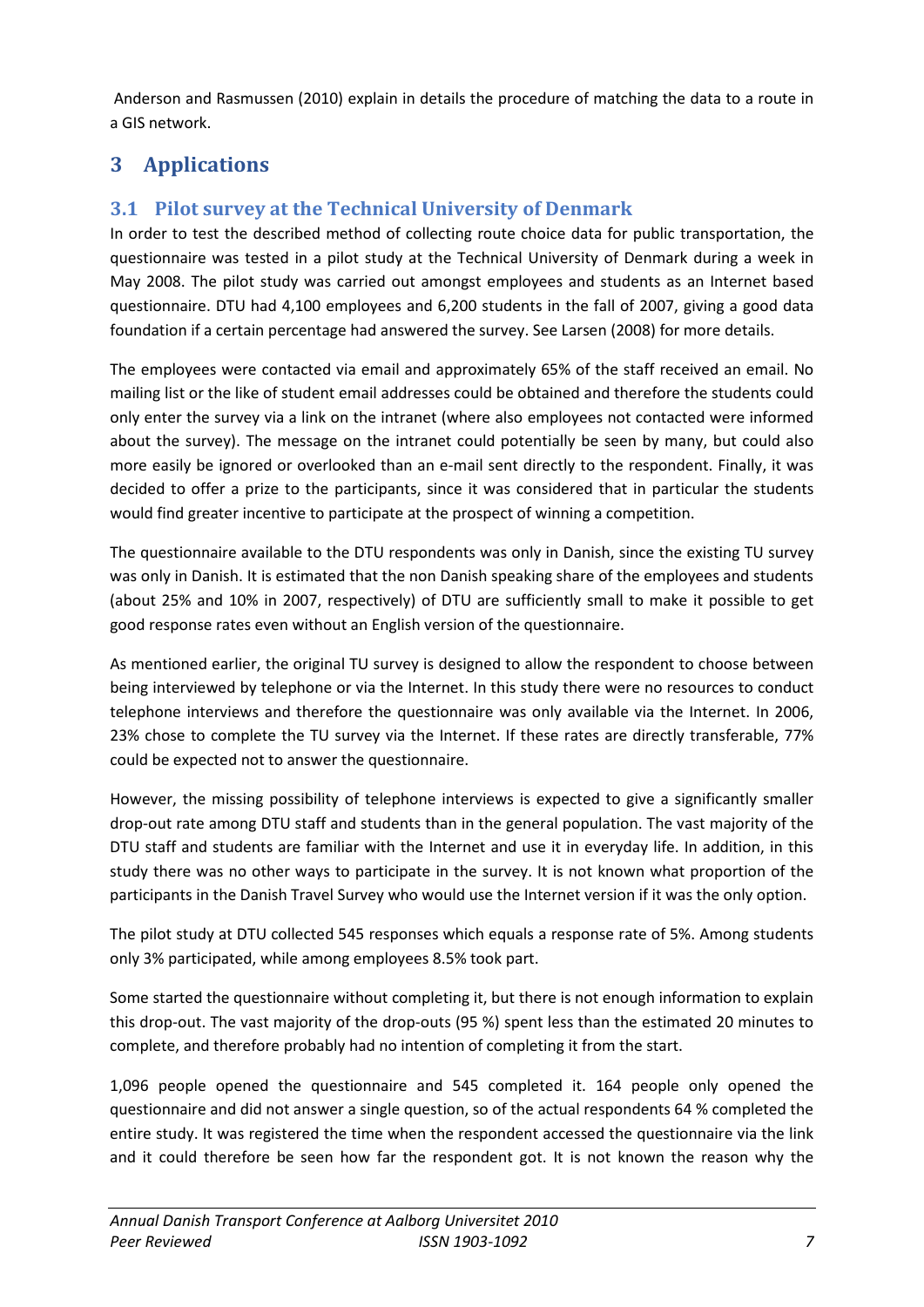potential respondents showed interest in the study by pressing the link and then gave up before they actually start.

239 persons did not proceed from the introductory page. 127 additional persons gave up after less than 2 minutes. It was reported that the survey was going to take between 10-20 minutes to complete. This was estimated from various tests of the questionnaire. On average 49 minutes were spent on the questionnaire, but this number was significantly affected by the respondents who opened the questionnaire and chose to complete it at a later time and therefore kept it open for several hours. The median ignores the most extreme observations and is therefore providing a more accurate representation of the time compared to the average. The median is calculated on the entire dataset avoiding trying to define a border for outliers. The median is 14.8 minutes, which means that the completion time has been estimated quite accurately.

Data were collected in the ordinary TU survey (without route choice questions) in the same period as the pilot survey. Here, Internet respondents on average spent 79 minutes with median equal to 21.1 minutes, thus there is a slightly smaller time use in the pilot survey than in the ordinary survey. More time spent for the pilot than in the ordinary survey was expected because of the introduction of additional questions and fields to be completed. The lower time may be caused by the fact that the survey was conducted among students and staff at DTU, which are likely to be more Internet competent than the average population.

The pilot study results showed that it was possible to introduce the additional public route choice questions without extending the duration of the investigation significantly. There had previously been reluctance to include route choice questions for fear of how much it would extend the duration of the survey, but these findings in the pilot study showed that this fear was not justified or the problem, at least, was not at the assumed large extent.

## **3.2 Implementation in the TU survey**

Since February 2009, the public route choice questions have been an implemented part of the TU survey; see Christiansen (2009) for more details. From February 2009 to May 2010, more than 25,000 interviews were collected with approximately 78,000 trips, of which 4,400 by public transport for at least a part of the trip.

Each use of a different mode during a trip is defined as a trip part in the TU data. The number of trip parts with bus, S-train, metro and other train are showed in [Table 1.](#page-9-0) The table also illustrates how many respondents have entered information on line use (99 percent of bus passengers, all S-train users) and which train station was travelled via (8 % of bus users, minimum 97 percent of the train users). The low share of train station information for bus user is due to the fact that respondents are not asked this piece of information, but when they travel to and from a train station this piece of information is added to the dataset.

The number of completed public transport trip parts is relatively high and shows that it is possible for the respondents to fill in the route choice questions. The highest difference is for *from-station* for *Metro* and *to-station* for *Other train* (97%). For other train the missing stations are often in foreign countries and the foreign stations do not appear on the drop down list. Another explanation for the missing information could be that the automatic calculation of stations to select from the drop down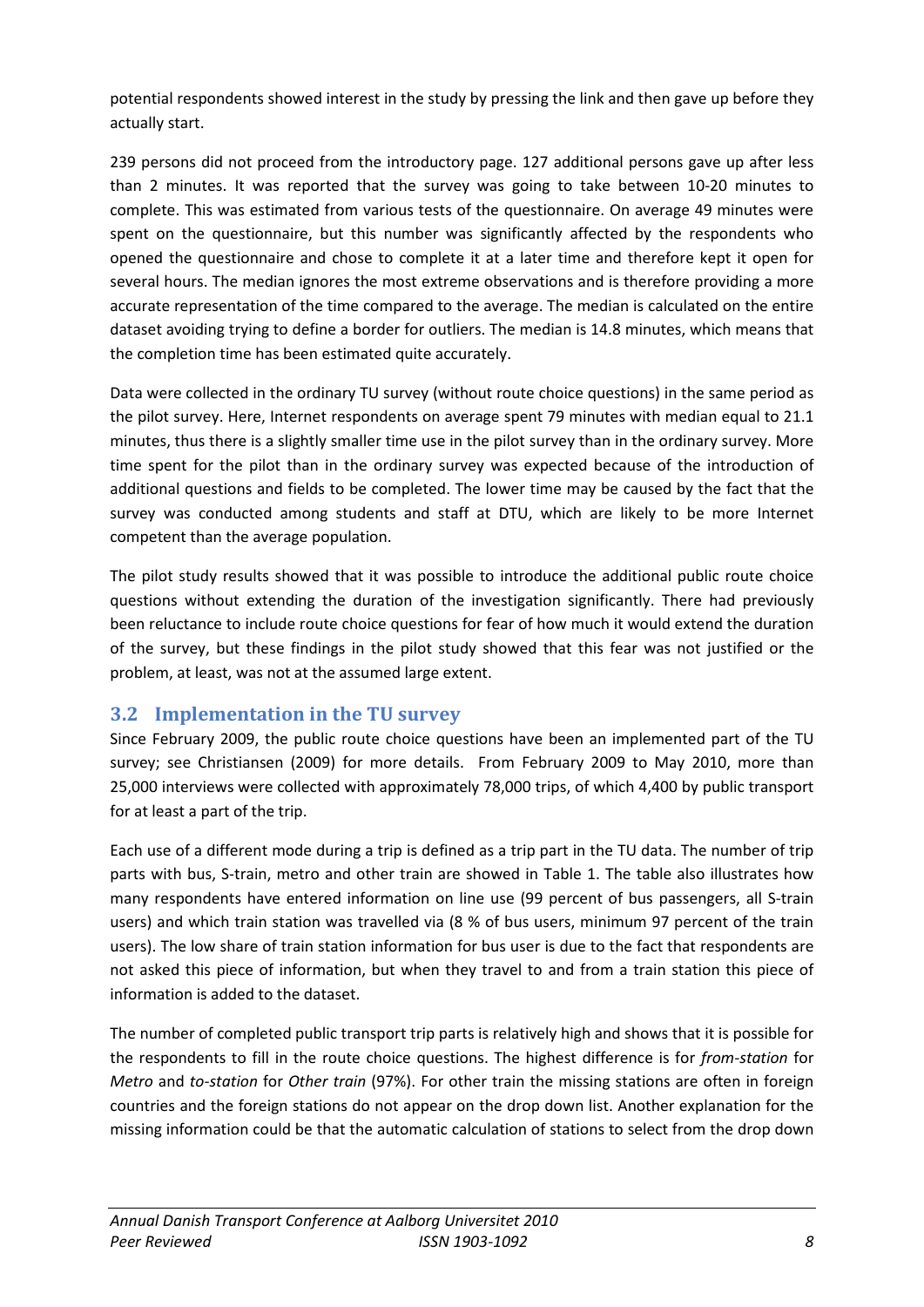list does not present the actual used station because the respondent has entered wrong information in terms of travel length, etc.

| Mode        | No. of trip parts | Line  | From-station | To-station |
|-------------|-------------------|-------|--------------|------------|
| <b>Bus</b>  | 3,611             | 3,576 | 291          | 293        |
| S-train     | 1.122             | 1.122 | 1.122        | 1,103      |
| Metro       | 885               |       | 859          | 866        |
| Other train | 491               |       | 490          | 476        |

<span id="page-9-0"></span>**Table 1: Number of trip parts using the four public transport modes, number of entered lines, from- and to-stations**

Both respondents who have travelled with public transport and respondents who have not have had an increase in the amount of time used to fill in the questionnaire via internet after the route choice questions were implemented. [Table 2](#page-9-1) shows the time use, for the dataset from May 2006-May 2010, split in before and after the route choice questions were added in February 2009. The time used is showed as median value. Some people log on twice to fill the Internet based questionnaire and the time use is registered from the first login to the completion of the survey so in these cases the time use could be several days.

<span id="page-9-1"></span>**Table 2: Median [min] of the time used to fill in the TU survey for the 2006-2010 dataset**

| Interview period    | All | Public          | Other | Internet | <b>Telephone</b> |
|---------------------|-----|-----------------|-------|----------|------------------|
| All (May 06-May 10) | 8.5 | 11.2            | 8.2   | 21.6     |                  |
| Before Feb. 2009    | 8.3 | 10.5            | 8.0   | 21.8     |                  |
| After Feb. 2009     | 8.8 | 12 <sub>2</sub> | 8.4   | 21.4     | 8.'              |

The increase for all respondents is 0.5 min in average. For public transportation users, the increase is 1.7 minutes. The time use was higher for the public transport users before the new questions were added, but the increase for public transport users is higher in percentage than for non public transport users. The median time used for Internet respondents is almost twice the time used for telephone interviews. The Internet time use has dropped after February 2009, and this can be due to many other changes than the route choice questions (java scripts were added to create faster searches and to correct illogical entries). Time use via telephone use has increased, which could be an effect of the route choice questions.

| Interview Period    | All | Public | Other | Internet | <b>Telephone</b> |
|---------------------|-----|--------|-------|----------|------------------|
| All (May 06-May 10) | 8.5 | 11.2   | 8.2   | 21.6     |                  |
| Oct. 08- Feb. 09    | 7.8 | 10.0   | 7.5   | 20.4     | 6.8              |
| Feb. 09-May 09      |     | 12.4   | 8.3   |          |                  |

<span id="page-9-2"></span>**Table 3: Median [min] of the time used to fill in the TU survey for the 2006-2010 dataset**

[Table 3](#page-9-2) shows the difference in time use between the questionnaire version just before and after the implementation of the route choice questions. The version used until February 2009 has a lower time use for all the respondent groups tested. The increases in time between those two versions are from 9 to 24%, the highest for public users and the lowest for internet users. In the comparison between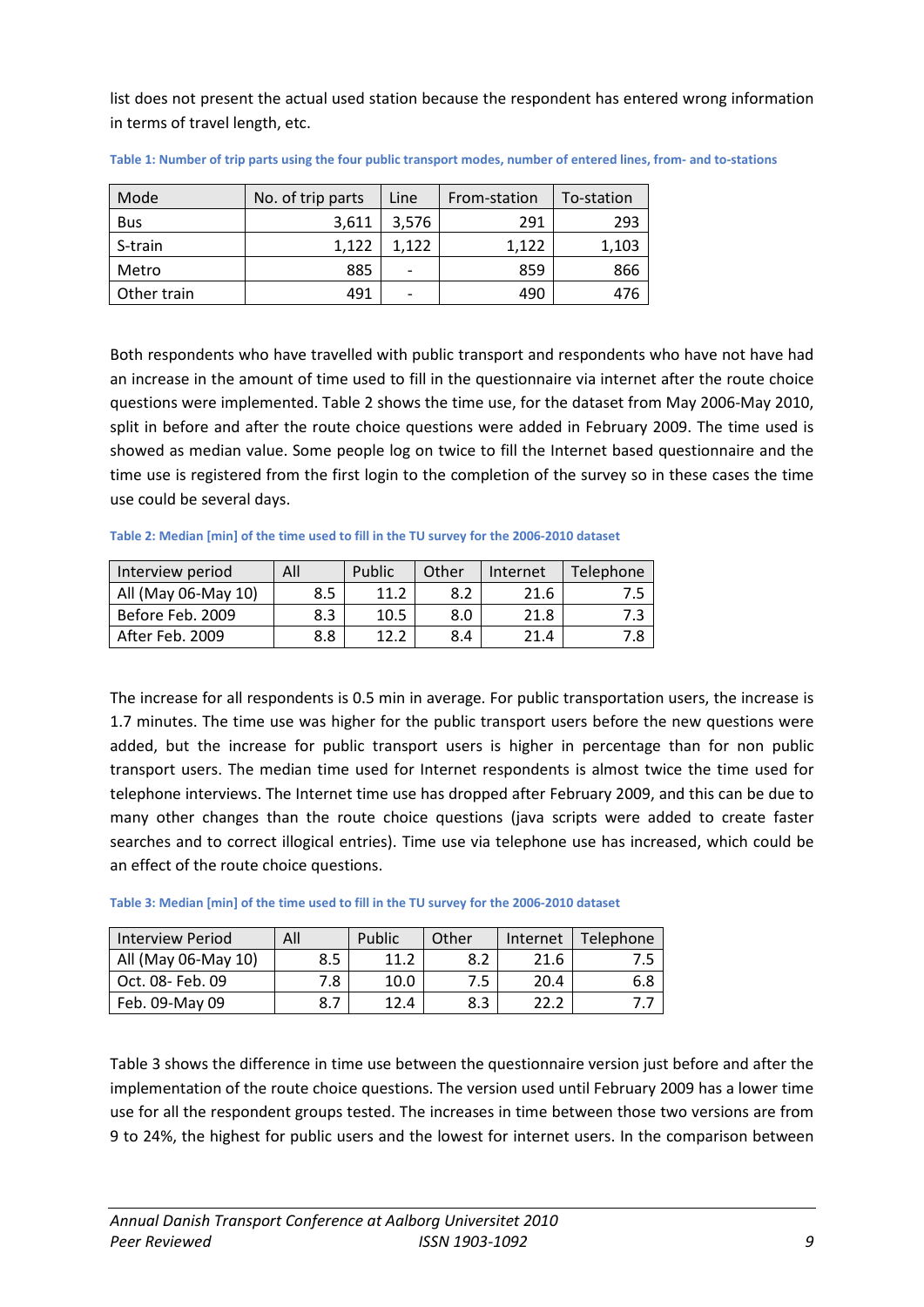the new and the whole dataset, time use for entering public trips increases 10%, while time for non public transport users only increases 1%. Internet and telephone both increase 3%.

[Table 2](#page-9-1) and [Table 3](#page-9-2) show that there has been an increase in time use for public transport respondents after the implementation of the public route choice questions. Comparing the dataset just before and after the implementation, a greater increase is registered for public users, but the difference rather quickly equalises. The increase can be caused by the fact that the telephone interviewers had to learn how to work with the new questions and, since the highest amount of interviews are completed via telephone, this had a great impact on the results. The time use has not increased too dramatically to be accepted.

# **4 Summary and conclusions**

The question of how to create a survey to collect route choices of public transport passengers was investigated and answered in this study. The requirements for the collection method were ability to collect for many people, simplicity of the choices, easiness to answer correctly, and ability to present the actual chosen by making it reproducible in a GIS network.

Of the different solutions considered a questionnaire form was chosen. The questionnaire was accessible in an internet based form or by an interviewer via a telephone interview. The route choice questions were created with the GIS network in mind and added to the existing Danish Travel Survey. The internet based questionnaire was tested in a pilot study at DTU in May 2008 proving that it was possible to add the questions to the existing survey and get satisfactory answers. From February 2009 onwards, public transport route choice data have been collected in the TU survey providing a dataset of more than 4,000 route choice descriptions.

The pilot study and the results of the implementation of the route choice questions show that the route choice for public transport passengers can be collected via a questionnaire. The questions are rather easy to answer and do not extend significantly the time used for the survey, but still they fulfil the requirements of collecting data enabling reproduction of the route choice on a GIS network (see Anderson and Rasmussen (2010) for details of the matching in a GIS network). When implemented to the TU survey, great data amounts are being collected from all over Denmark and the number of observations is increasing instantly. This provides opportunity for many different uses of the data.

The study has provided insight in the actual route choices that passengers make in this public network and basis for good estimation of route choice models for public transport. At the moment, three studies at DTU Transport are benefiting from the route choice questions. A study is investigating the feeder modes to train stations in the Copenhagen region and this data source provide an, until now, inaccessible amount of information. Other two studies use the data for assessment of generated public route choice sets and the data will also be used for estimation of public route choice models. These ongoing studies prove that the public route choice survey is useful and has been successful.

Acknowledgements: Carsten Jensen and Hjalmar Christiansen, DTU Transport, are thanked for their work on the practical design and implementation of the public route choice questions in the TU survey.